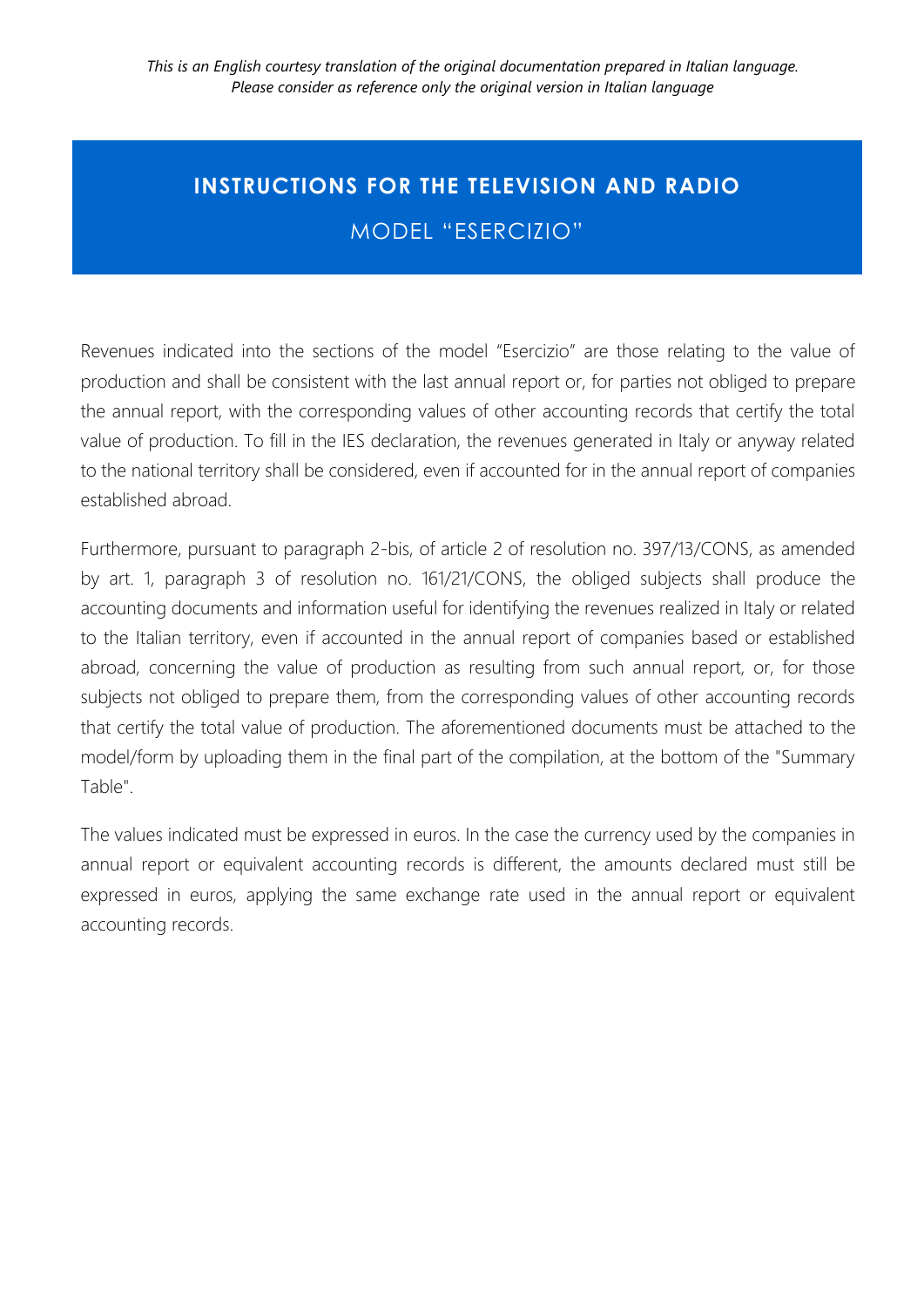### **National and local television on DTT and satellite television (including Audiovisual Media Services) [AT]**

All television broadcasters are required to transmit the IES communication (also through the transmission broadcasting and delivering of contents to the end-users via pay TV subscriptions).

This section related to television broadcasting on digital terrestrial and satellite platforms. Revenues from online audiovisual content services in return for payment shall be entered in the section "Internet: Online Publishing, Online Audiovisual Content, Online Advertising, Online Search Engines and Online Intermediation Services [IT]".

| <b>Item</b> | <b>Instructions</b>                                                                                                                                                                                                                                                          |
|-------------|------------------------------------------------------------------------------------------------------------------------------------------------------------------------------------------------------------------------------------------------------------------------------|
| 56          | <b>Total revenues AT section</b> (Values consistent with those shown in the annual report or, for parties not<br>required to prepare the annual report, in the corresponding item in other accounting records).<br>Automatic sum of the amounts of the following items 57+69 |
|             | Free television revenues                                                                                                                                                                                                                                                     |
| 57          | National and local free television revenues<br>Automatic sum of the amounts of the following items $58+59+64+65+66+67+68$                                                                                                                                                    |
| 58          | TV licence fees<br>Revenues from tv licence fees (net from tax rights and related to the television public services).                                                                                                                                                        |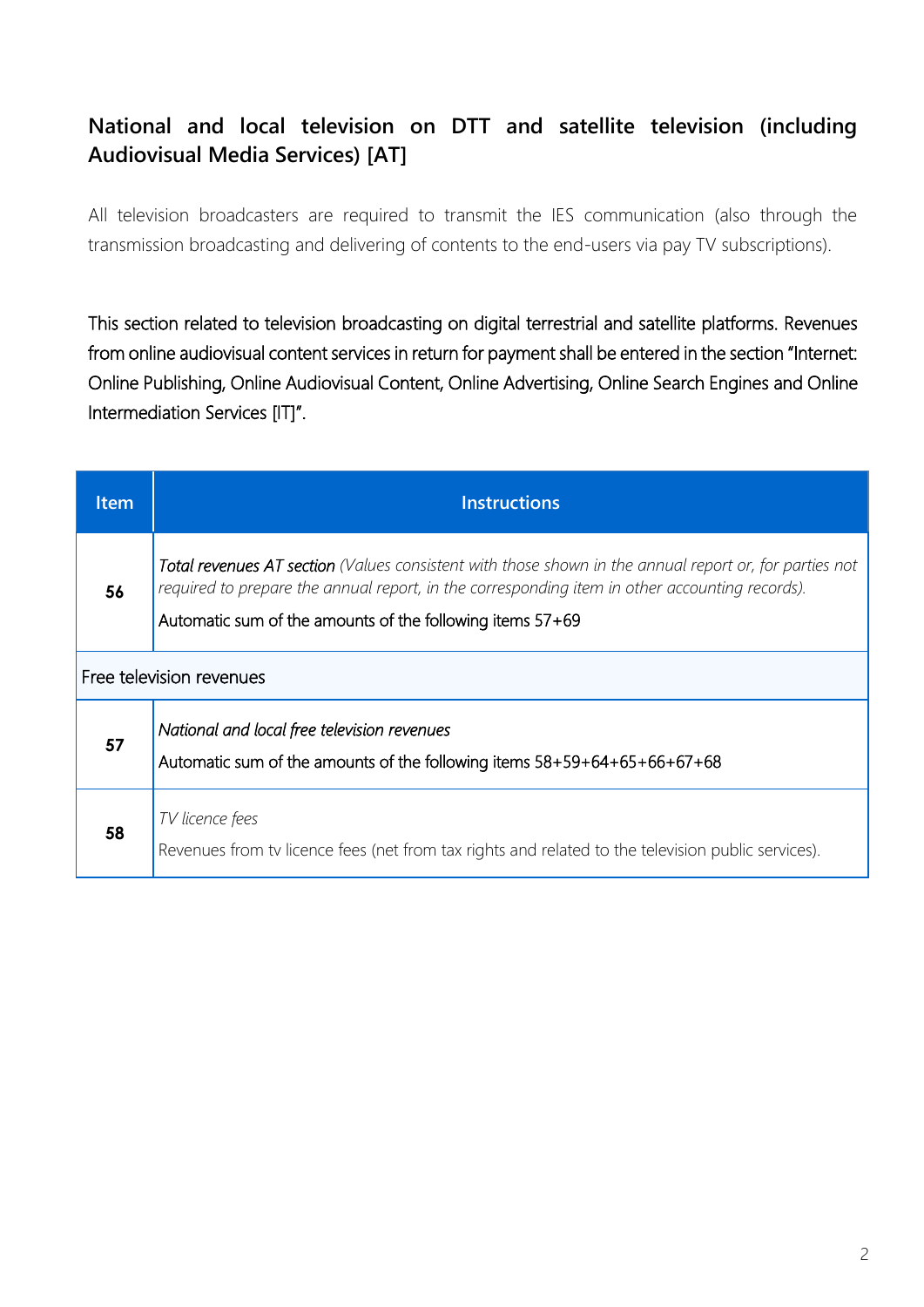*Revenues from advertising (including telepromotions, teleshopping, sponsorships and product placements) (net of discounts and agency fees) (excluding online advertising)*

Automatic sum of the amounts of the following items 60 and 61. Values equal to the sum of the amount of the items 62 and 63.

Total revenues received from the sale of television advertising spaces meaning any form of announcements broadcast (on digital terrestrial and satellite platforms), aimed at promoting the supply of goods or services, regardless of the form and duration (advertising spot, telepromotions, "minispot", etc...).

Revenues from telepromotions, teleshopping, sponsorship and *product placement*, and revenues from the sale of advertising spaces to public entities (institutional advertising) are entered. Revenues from online advertising (item 163 and following) are excluded and shall be entered in the section "*Internet: Online Publishing, Online Audiovisual Content, Online Advertising, Online Search Engines and Online Intermediation services [IT]"*.

**59** The amounts are net of discounts and agency fees.

> Revenues from telepromotions: revenues deriving from any form of wnnouncements broadcast, as part of a program, consisting in displaying of products, verbal and visual presentation of goods or services of a producer or a service provider aimed at promoting the supply of goods or services, including immovable property, rights and obligations, in return for payment.

> Revenues from teleshopping: revenues deriving from direct offers broadcast to the public with a view to the supply of goods or services, including immovable property, rights and obligations, in return for payment.

> Revenues from sponsorship: revenues deriving from means any contribution made by public or private undertakings or natural persons not engaged in providing audiovisual media services or in the production of audiovisual works, to the financing of audiovisual media services or programmes with a view to promoting their name, trade mark, image, activities or products.

> Product placement: revenues deriving from any form of audiovisual commercial communication consisting of the inclusion of or reference to a product, a service or the trade mark thereof so that it is featured within a programme, in return for payment or for similar consideration.

- *revenues from advertising sales through sales houses*

Revenues from the sale - through sales houses - of television advertising spaces (on digital and satellite platforms) aimed at broadcasting national and local announcements, regardless of the form and duration (advertising spot, telepromotions, "minispot",…).

Revenues from the sale of advertising spaces to public entities (institutional advertising) are entered.

The amounts are net of discounts and agency fees.

- *revenues from direct sales of advertising* 

**60**

**61** Revenues from the direct sales of television advertising spaces aimed at broadcasting national and local announcements, regardless of the form and duration (advertising spot, telepromotions, "minispot",…).

Revenues from the sale of advertising spaces to public entities (institutional advertising) are entered.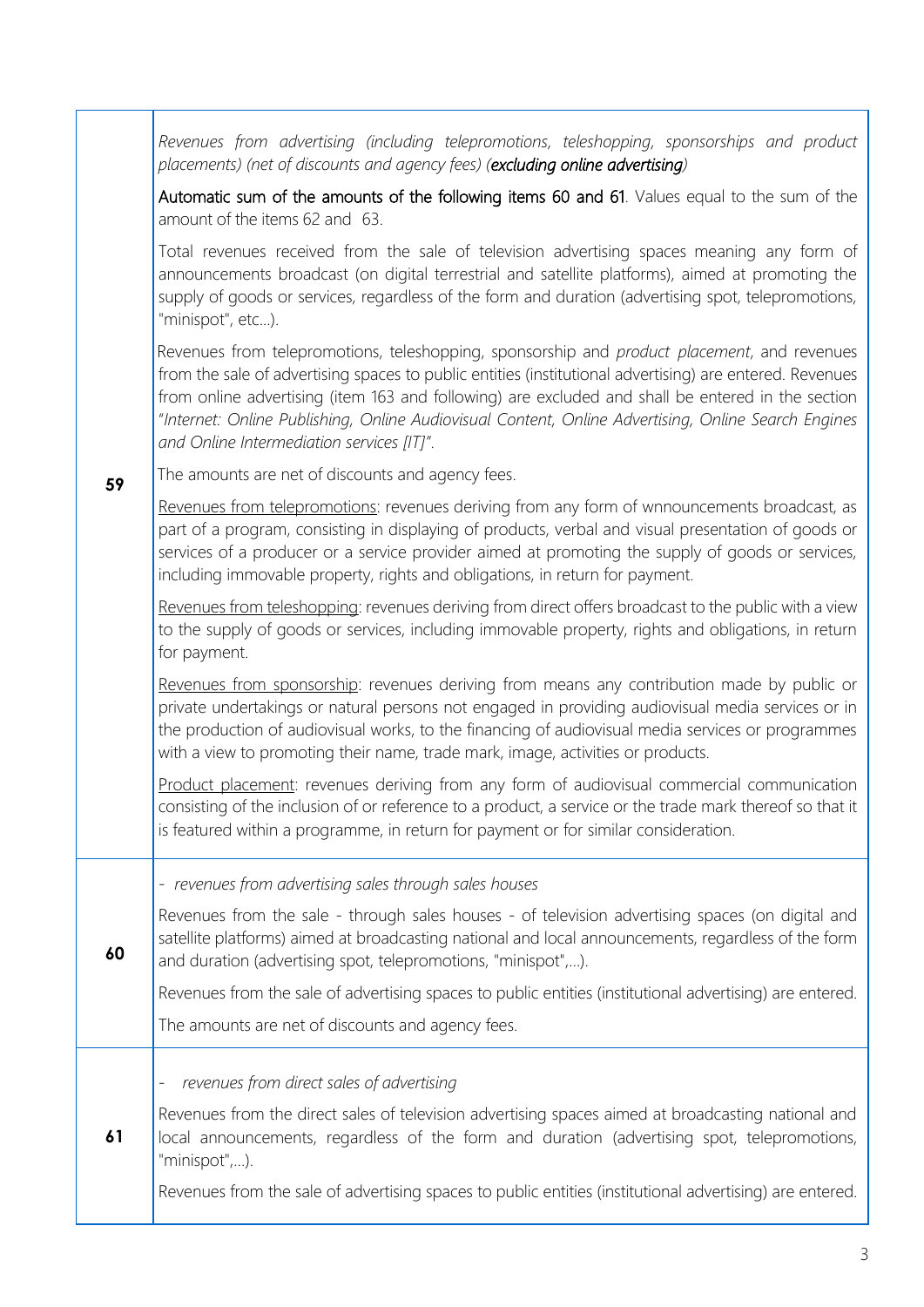|    | revenues from national advertising<br>$\overline{\phantom{a}}$                                                                                                                                                                                                                                  |
|----|-------------------------------------------------------------------------------------------------------------------------------------------------------------------------------------------------------------------------------------------------------------------------------------------------|
|    | Revenues from the sale - through sales houses and direct sales - of television advertising spaces (on<br>digital and satellite platforms) aimed at broadcasting national announcements, regardless of the form<br>and duration (advertising spot, telepromotions, "minispot", ).                |
| 62 | Revenues from the sale of advertising spaces to public entities (institutional advertising) are entered.                                                                                                                                                                                        |
|    | Revenues from online advertising (item 163 and following) are excluded and shall be entered in the<br>section "Internet: Online Publishing, Online Audiovisual Content, Online Advertising, Online Search<br>Engines and Online Intermediation services [IT]".                                  |
|    | The amounts are net of discounts and agency fees.                                                                                                                                                                                                                                               |
|    | revenues from local advertising<br>$\overline{\phantom{a}}$                                                                                                                                                                                                                                     |
|    | Revenues from the sale - through sales houses and direct sales - of television advertising spaces (on<br>digital and satellite platforms), aimed at broadcasting local announcements, regardless of the form<br>and duration (advertising spots, other forms of advertising, "minispot", etc.). |
| 63 | Revenues from the sale of advertising spaces to public entities (institutional advertising) are entered.                                                                                                                                                                                        |
|    | Revenues from online advertising (item 163 and following) are excluded and shall be entered in the<br>section "Internet: Online Publishing, Online Audiovisual Content, Online Advertising, Online Search<br>Engines and Online Intermediation services [IT]".                                  |
|    | The amounts are net of discounts and agency fees.                                                                                                                                                                                                                                               |
|    | Revenues from the sale of television contents to other operators                                                                                                                                                                                                                                |
|    |                                                                                                                                                                                                                                                                                                 |
| 64 | Revenues from the sale to other operators (at wholesale level) of television contents broadcast on<br>free television channels/programmes.                                                                                                                                                      |
|    | Revenues from the sale of network operator services to other operators                                                                                                                                                                                                                          |
| 65 | Revenues from the sale to other operators (at wholesale level) of network operator services on digital<br>and satellite platforms.                                                                                                                                                              |
|    | Revenues from public funds (public contributions)                                                                                                                                                                                                                                               |
| 66 | Amounts paid by the State or other public bodies for the exercise of television activities and<br>accounted for within the revenues relating to the activity itself.                                                                                                                            |
|    |                                                                                                                                                                                                                                                                                                 |
| 67 | Revenues from agreements with public entities<br>Revenues from agreements or contracts signed with public entities for the supply of television<br>products and/or services.                                                                                                                    |
|    | Other revenues from free television activities (specify in the "Notes" box)                                                                                                                                                                                                                     |

Т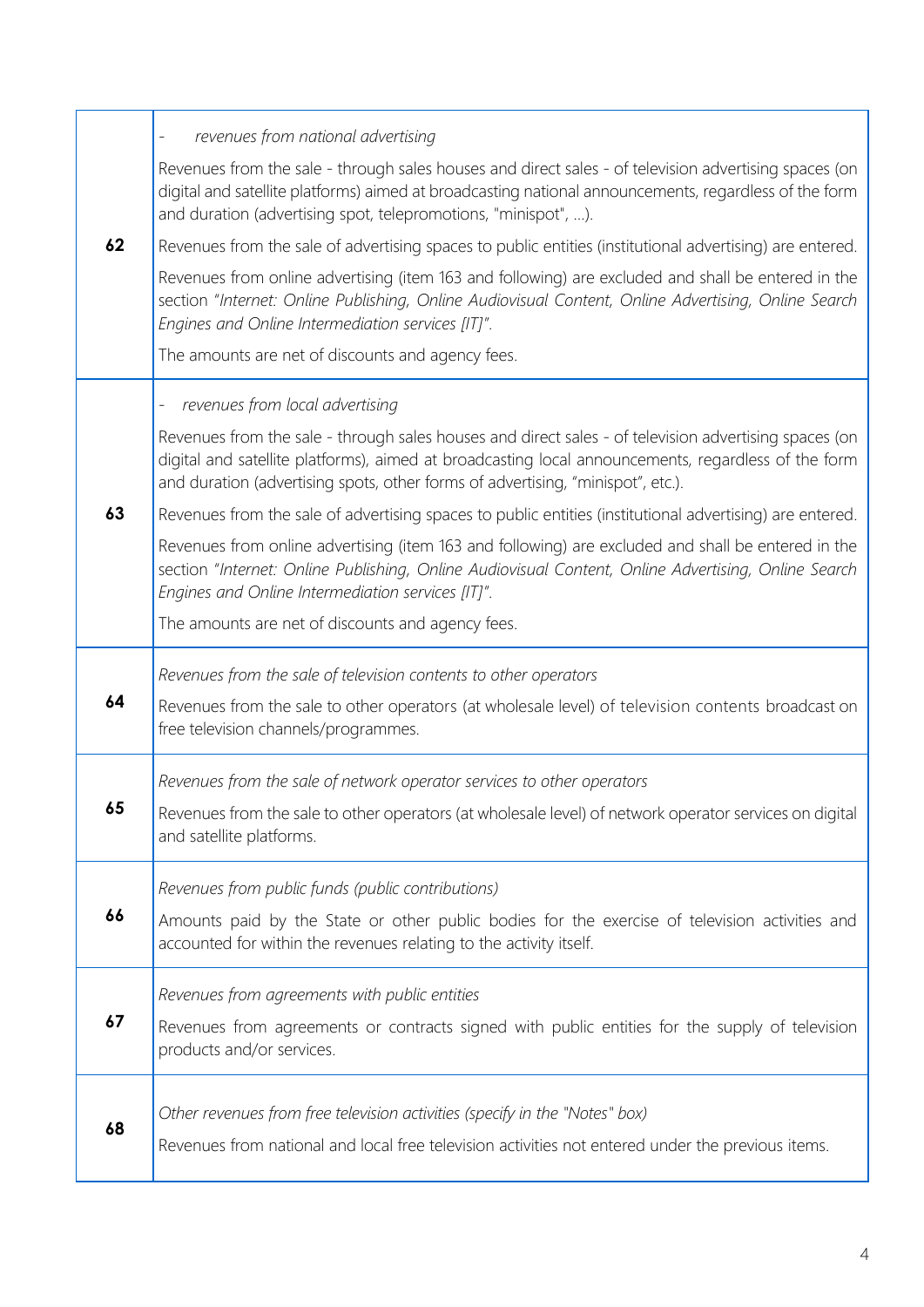| Pay-TV revenues |                                                                                                                                                                                                                                                                           |
|-----------------|---------------------------------------------------------------------------------------------------------------------------------------------------------------------------------------------------------------------------------------------------------------------------|
| 69              | National and local pay-TV revenues                                                                                                                                                                                                                                        |
|                 | Automatic sum of the amounts of the following items 70+71+72+77+78+79+80+81.                                                                                                                                                                                              |
|                 | Revenues from sales of subscriptions fee (pay-tv) to the consumer                                                                                                                                                                                                         |
| 70              | Revenues from subscription fees (pay tv), resulting from the sales to the end users of one or more<br>channels/programmes or packages of channels/programmes broadcast on digital and satellite<br>platforms, in return of payment of a periodic fee.                     |
|                 | Revenues from online audiovisual content services offers are excluded and shall be entered in the<br>section "Internet: Online Publishing, Online Audiovisual Content, Online Advertising, Online Search<br>Engines and Online Intermediation Services [IT]".             |
|                 | In the case of television broadcast offers on multiple platforms, please allocate the revenues pro rata<br>and, if this is not possible, to the prevailing broadcast platform.                                                                                            |
|                 | Revenues from other paid offers (pay per view / NVOD) to the consumer                                                                                                                                                                                                     |
| 71              | Revenues from pay per view e near video on demand (NVoD) services, resulting from the sales to<br>the end users of one or more programmes broadcast on digital and satellite platforms.                                                                                   |
|                 | Revenues from online audiovisual content services offers are excluded and shall be entered in the<br>section "Internet: Online Publishing, Online Audiovisual Content, Online Advertising, Online Search<br>Engines and Online Intermediation Services [IT]".             |
| 72              | Revenues from advertising (including telepromotions, teleshopping, sponsorships and product<br>placements) (net of discounts and agency fees) (excluding online advertising)                                                                                              |
|                 | For television advertising, telepromotions, teleshopping, sponsorships and product placement on<br>pay tv please relate to the definitions at item 59.                                                                                                                    |
|                 | Revenues from online advertising (item 163 and following) are excluded and shall be entered in the<br>section "Internet: Online Publishing, Online Audiovisual Content, Online Advertising, Online Search<br>Engines and Online Intermediation services [IT]".            |
|                 | Automatic sum of the amounts of the following items 73 and 74. Values equal to the sum of the<br>amount of the items 75 and 76.                                                                                                                                           |
|                 | revenues from advertising sales through sales houses                                                                                                                                                                                                                      |
| 73              | Revenues from the sale - through sales houses - of television advertising spaces (on digital and<br>satellite platforms) aimed at broadcasting national and local announcements, regardless of the form<br>and duration (advertising spot, telepromotions, "minispot", ). |
|                 | The amounts are net of discounts and agency fees.                                                                                                                                                                                                                         |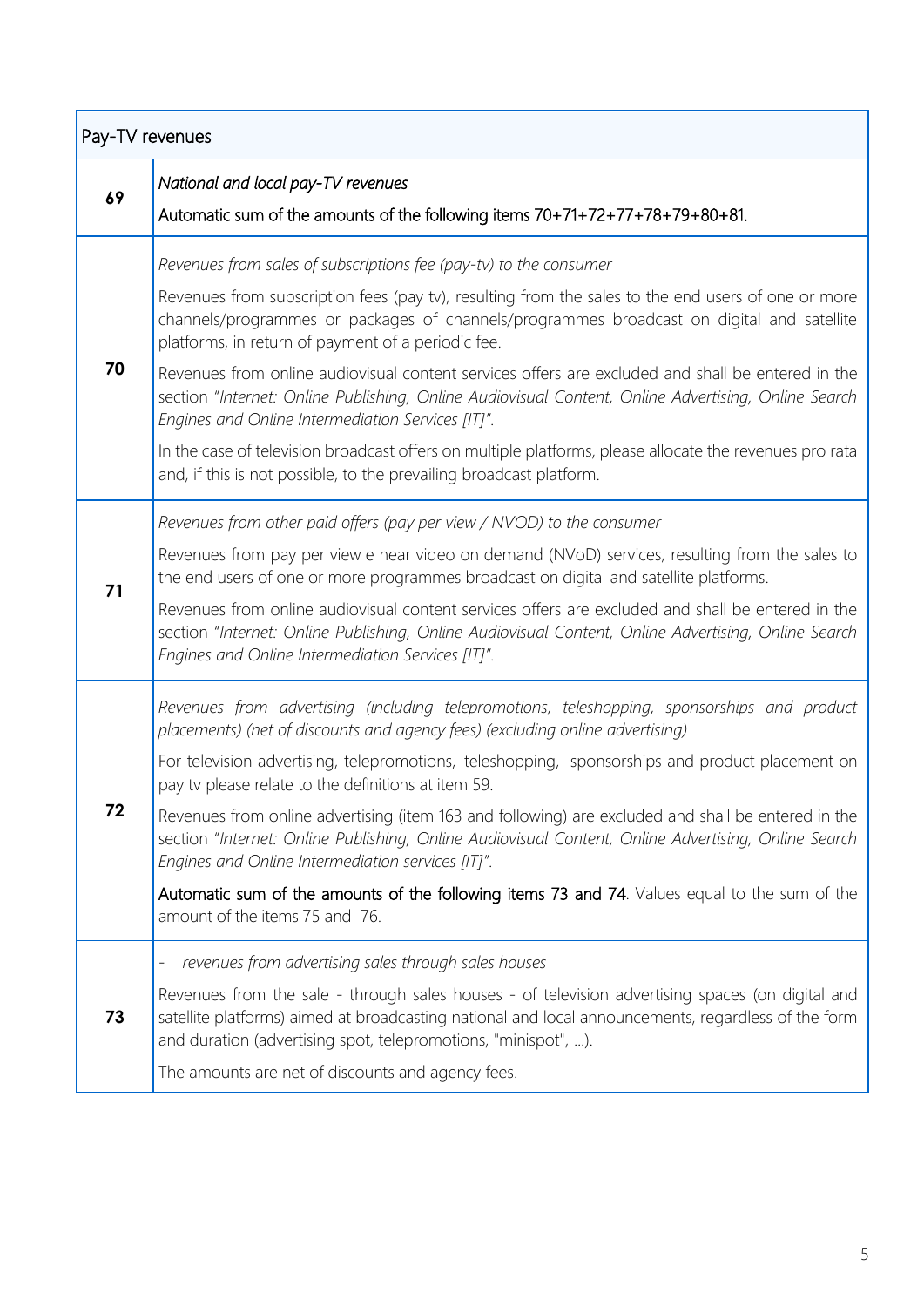| 74 | revenues from direct sales of advertising<br>$\overline{\phantom{0}}$<br>Revenues from the direct sales of television advertising spaces (on digital and satellite platforms)<br>aimed at broadcasting national and local announcements, regardless of the form and duration<br>(advertising spot, telepromotions, "minispot", ).                                                                                                                                                                                                                                                                                                                                                                                                                          |
|----|------------------------------------------------------------------------------------------------------------------------------------------------------------------------------------------------------------------------------------------------------------------------------------------------------------------------------------------------------------------------------------------------------------------------------------------------------------------------------------------------------------------------------------------------------------------------------------------------------------------------------------------------------------------------------------------------------------------------------------------------------------|
| 75 | Revenues from national advertising<br>Revenues from the sales - through sales houses and direct sales - of television advertising spaces<br>(on digital and satellite platforms) aimed at broadcasting national announcements, regardless of the<br>form and duration (advertising spot, telepromotions, "minispot", ).<br>Revenues from the sale of advertising spaces to public entities (institutional advertising) are entered.<br>Revenues from online advertising (item 163 and following) are excluded and shall be entered in the<br>section "Internet: Online Publishing, Online Audiovisual Content, Online Advertising, Online Search<br>Engines and Online Intermediation services [IT]".<br>The amounts are net of discounts and agency fees. |
| 76 | Revenues from local advertising<br>Revenues from the sales - through sales houses and direct sales - of television advertising spaces<br>(on digital and satellite platforms) aimed at broadcasting local announcements, regardless of the form<br>and duration (advertising spot, telepromotions, "minispot", ).<br>Revenues from the sale of advertising spaces to public entities (institutional advertising) are entered.<br>Revenues from online advertising (item 163 and following) are excluded and shall be entered in the<br>section "Internet: Online Publishing, Online Audiovisual Content, Online Advertising, Online Search<br>Engines and Online Intermediation services [IT]".<br>The amounts are net of discounts and agency fees.       |
| 77 | Revenues from the sale of television content to other operators<br>Revenues from the sale to other operators (at wholesale level) of television contents broadcast on<br>pay- tv channels/programmes.                                                                                                                                                                                                                                                                                                                                                                                                                                                                                                                                                      |
| 78 | Revenues from the sale of network operator services to other operators<br>Revenues from the sale to other operators (at wholesale level) of network operator services on digital<br>and satellite platforms.                                                                                                                                                                                                                                                                                                                                                                                                                                                                                                                                               |
| 79 | Revenues from public funds (public contributions)<br>Amounts paid by the State or other public bodies for the exercise of television activities and<br>accounted for within the revenues relating to the activity itself.                                                                                                                                                                                                                                                                                                                                                                                                                                                                                                                                  |
| 80 | Revenues from agreements with public entities<br>Revenues from agreements or contracts signed with public entities for the supply of television<br>products and/or services.                                                                                                                                                                                                                                                                                                                                                                                                                                                                                                                                                                               |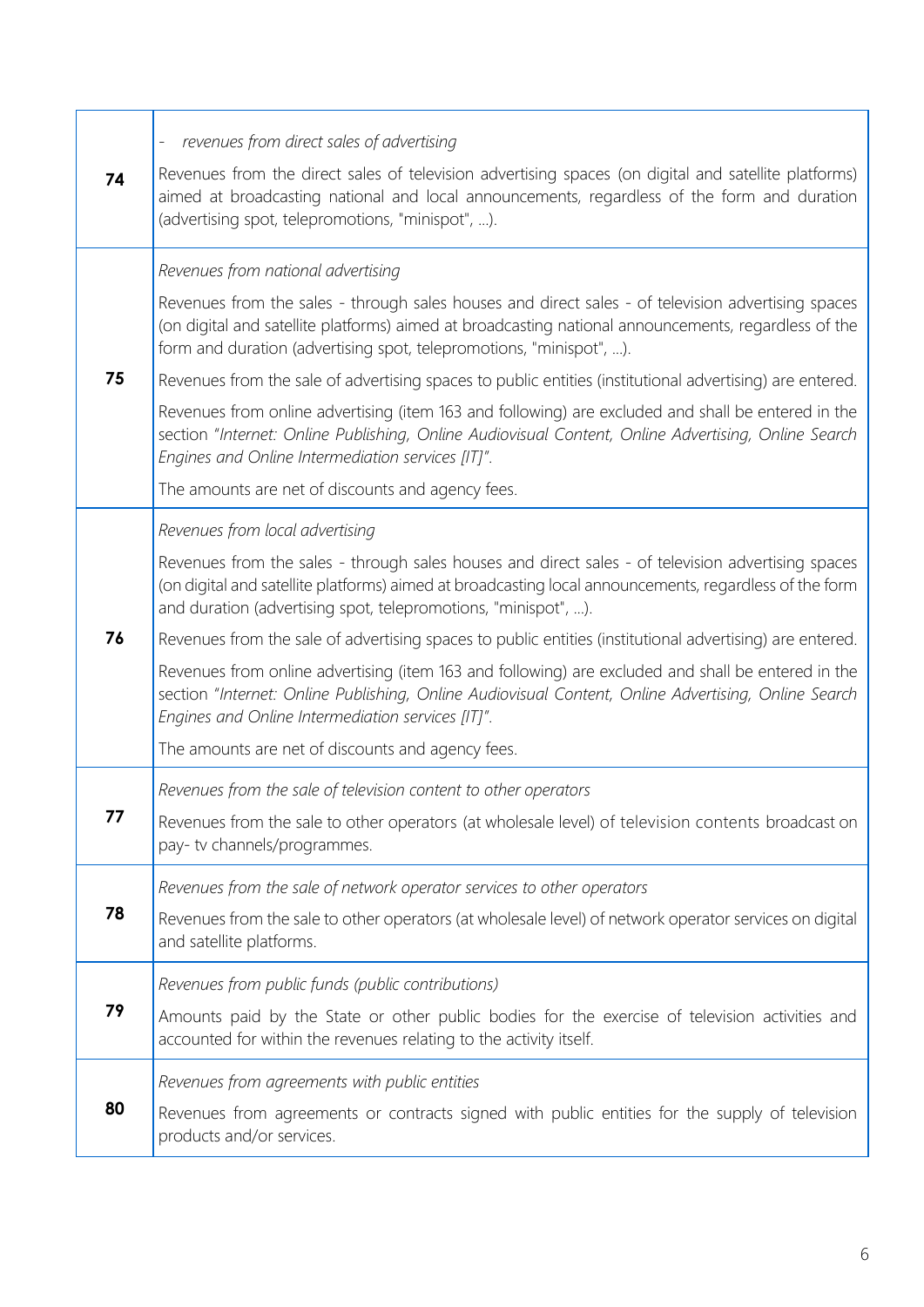| 81                                                                       | Other revenues from pay-TV activities                                                                                                                                                                                                                                                                        |
|--------------------------------------------------------------------------|--------------------------------------------------------------------------------------------------------------------------------------------------------------------------------------------------------------------------------------------------------------------------------------------------------------|
|                                                                          | Revenues from pay-tv activities not entered under the previous items.                                                                                                                                                                                                                                        |
| Costs from national and local television activities (free TV and pay-TV) |                                                                                                                                                                                                                                                                                                              |
|                                                                          |                                                                                                                                                                                                                                                                                                              |
| 82                                                                       | Total costs from free television and pay-tv (national and local)<br>Values consistent with those shown in the annual report or, for entities not required to prepare the                                                                                                                                     |
|                                                                          | annual report, in the corresponding item shown in other accounting records.                                                                                                                                                                                                                                  |
|                                                                          | If the company operates in more than one business segment, the specific portion for common/joint<br>cost components shall be entered in this item.                                                                                                                                                           |
| 83                                                                       | Costs from the purchase of broadcasting rights                                                                                                                                                                                                                                                               |
|                                                                          | Costs, portion of the item 82, deriving from the purchase of television programs broadcasting rights.                                                                                                                                                                                                        |
|                                                                          | Costs from the purchase of broadcasting rights for sporting events                                                                                                                                                                                                                                           |
| 84                                                                       | Charges, portion of the item 83, deriving from the purchase of sports channels and programmes<br>broadcasting rights.                                                                                                                                                                                        |
|                                                                          | Costs from the purchase of broadcasting rights for the Serie A and B football leagues                                                                                                                                                                                                                        |
| 85                                                                       | Charges/fees, portion of the item 84, deriving from the purchase of Serie A and Serie B (Italian<br>Football League) broadcasting rights.                                                                                                                                                                    |
|                                                                          | Sales houses which realize the advertising revenues                                                                                                                                                                                                                                                          |
|                                                                          | Indicate the name, the Italian or foreign tax code/VAT number, the contact person (references of<br>the person qualified to entertain relations including telephone number and email) of the sales<br>houses which manage and sale television advertising.                                                   |
|                                                                          | Information on national and local television channels/programs                                                                                                                                                                                                                                               |
|                                                                          | For each channel/programme that contributes to realize revenue, fill in the appropriate table with:<br>the accessibility of channel/programme to the public (free Tv/pay tv), the geographical distribution<br>(national, pluri-regional, regional, sub-regional) and the broadcasting transmission network. |
|                                                                          | For national broadcasting and local broadcasting, please relate to the definition at article 2,<br>paragraph 1, letters u) and z), of the Testo Unico dei Servizi di Media Audiovisivi e Radiofonici<br>(TUSMAR).                                                                                            |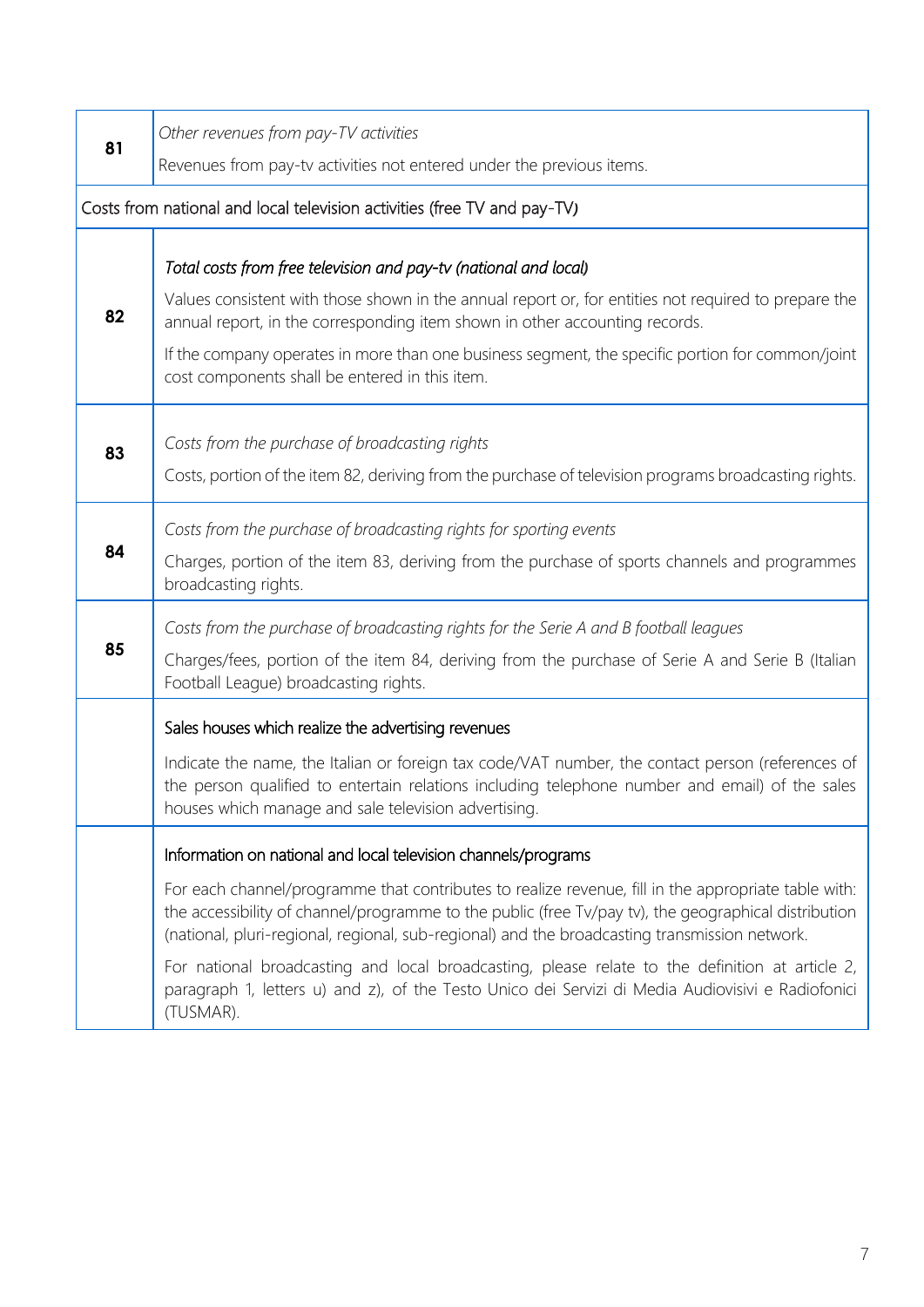### For digital terrestrial television (dtt) network operators/multiplex*.* Information on multiplex and on carried channel/programs

For each digital terrestrial television (dtt) multiplex please fill in the appropriate table with: the multiplex name; the Ministerial authorization number; the date of the authorization, the name of the channels/programs (please use different lines in case the multiplex carries multiple programs), and the geographical distribution (national, pluri-regional, regional, sub-regional)

For network operator please relate to the definition at article 2, paragraph 1, letter d), of the Testo Unico dei Servizi di Media Audiovisivi e Radiofonici (TUSMAR).

#### Information on pay-tv subscribers

Satellite platform - number of subscribers. Please fill in the table with the number of subscribers as at the 31 December 2020.

Digital terrestrial platform - number of subscribers: please fill in the table the number of subscribers as at the 31 December 2020.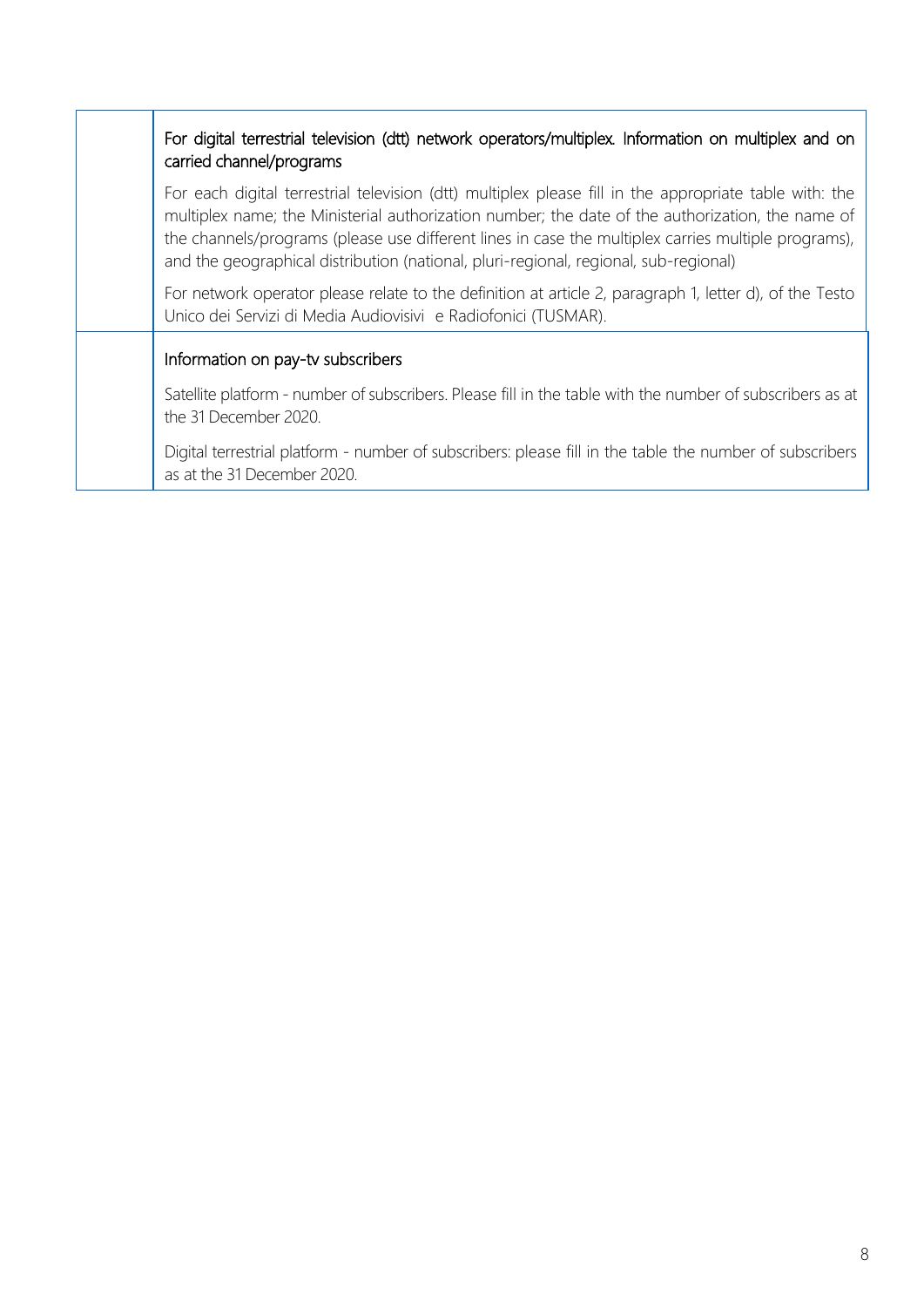# **National and local radio (including network operators) [CT]**

| Item | <b>Instructions</b>                                                                                                                                                                                                                                                                        |
|------|--------------------------------------------------------------------------------------------------------------------------------------------------------------------------------------------------------------------------------------------------------------------------------------------|
| 86   | Total revenues CT section (Values consistent with those shown in the annual report or, for parties not<br>required to prepare the annual report, in the corresponding item in other accounting records).<br>Automatic sum of the amounts of the following items 87+88+93+94+95             |
| 87   | Radio licence fees<br>Revenues from radio licence fees (net from tax rights and related to the radio public services).                                                                                                                                                                     |
|      | Revenues from advertising (including radiopromotions and sponsorships net of discounts and agency<br>fees) (excluding online advertising)                                                                                                                                                  |
| 88   | Automatic sum of the amounts of the following items 89 and 90. Values equal to the sum of the<br>amount of the items 91 and 92.                                                                                                                                                            |
|      | Total revenues received from the sales of radio advertising spaces, aimed at broadcasting national<br>and local announcements, regardless of the form and duration (spot, radiopromotions, "minispot",<br>), including radiopromotions and sponsorships, and excluding online advertising. |
|      | The amounts are net of discounts and agency fees.                                                                                                                                                                                                                                          |
|      | For radiopromotions and sponsorships please relate to the definitions at item 59.                                                                                                                                                                                                          |
|      | - revenues from advertising sales through sales houses                                                                                                                                                                                                                                     |
| 89   | Revenues from the sale - through sales houses - of radio advertising spaces aimed at broadcasting<br>national and local announcements, regardless of the form and duration (spots, radiopromotions,<br>"minispot", ).                                                                      |
|      | The amounts are net of discounts and agency fees.                                                                                                                                                                                                                                          |
|      | - revenues from direct sales of advertising                                                                                                                                                                                                                                                |
| 90   | Revenues from the direct sales of radio advertising spaces aimed at broadcasting national and local<br>announcements, regardless of the form and duration (spots, radiopromotions, "minispot", ).                                                                                          |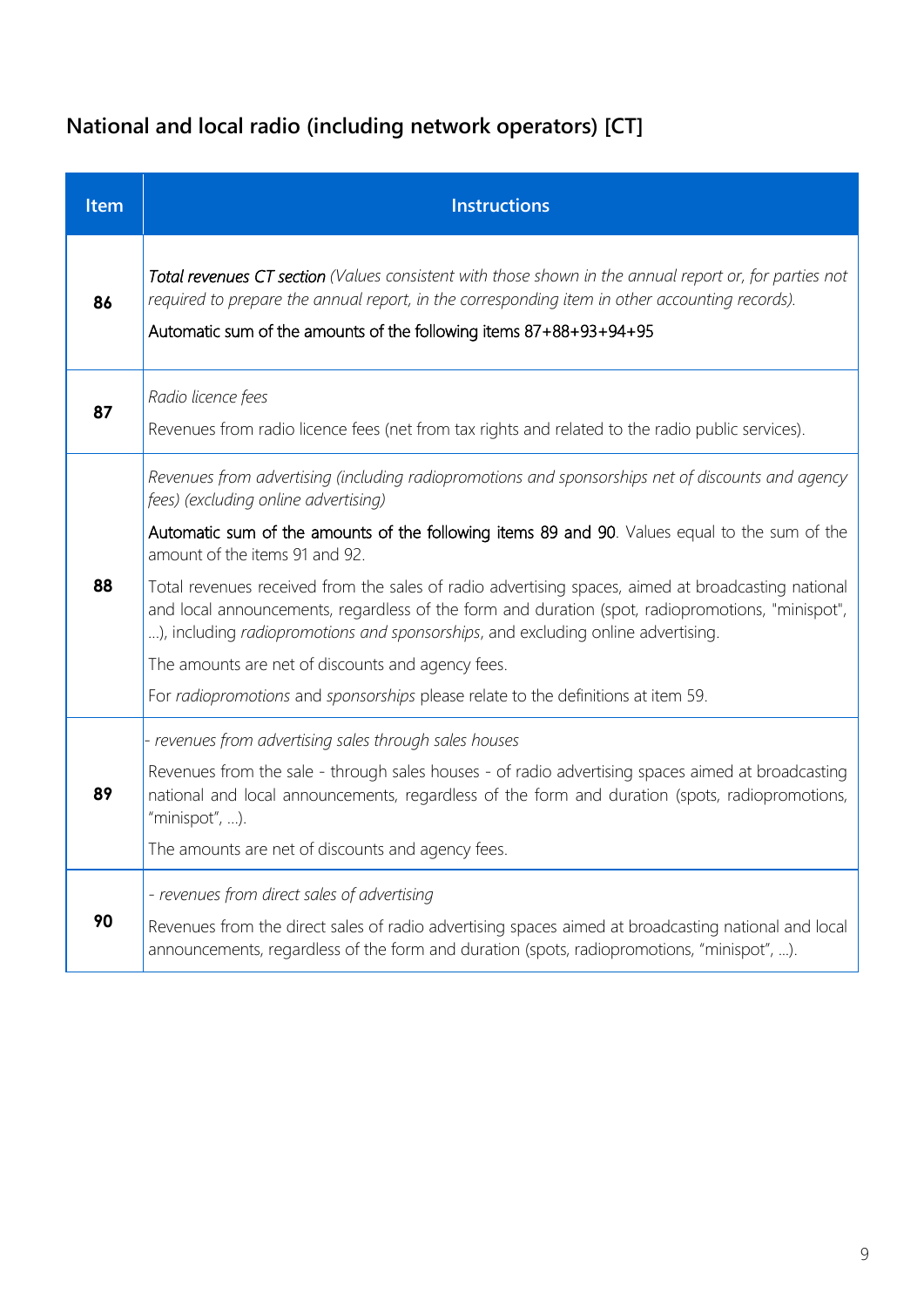|    | Revenues from national advertising                                                                                                                                                                                                                             |
|----|----------------------------------------------------------------------------------------------------------------------------------------------------------------------------------------------------------------------------------------------------------------|
|    | Revenues from the sales - through sales houses and direct sales - of radio advertising spaces (on<br>digital and satellite platforms) aimed at broadcasting national announcements, regardless of the form<br>and duration (spots, promotions, "minispot", ).  |
| 91 | Revenues from the sale of advertising spaces to public entities (institutional advertising) are entered.                                                                                                                                                       |
|    | Revenues from online advertising (163 and following), are excluded and shall be entered in the<br>section "Internet: Online Publishing, Online Audiovisual Content, Online Advertising, Online Search<br>Engines and Online Intermediation services [IT]".     |
|    | The amounts are net of discounts and agency fees.                                                                                                                                                                                                              |
|    | Revenues from local advertising                                                                                                                                                                                                                                |
|    | Revenues from the sales - through sales houses and direct sales - of radio advertising spaces (on<br>digital and satellite platforms) aimed at broadcasting local announcements, regardless of the form<br>and duration (spots, promotions, "minispot", ).     |
| 92 | Revenues from the sale of advertising spaces to public entities (institutional advertising) are entered.                                                                                                                                                       |
|    | Revenues from online advertising (item 163 and following) are excluded and shall be entered in the<br>section "Internet: Online Publishing, Online Audiovisual Content, Online Advertising, Online Search<br>Engines and Online Intermediation services [IT]". |
|    | The amounts are net of discounts and agency fees.                                                                                                                                                                                                              |
|    | Revenues from public funds (public contributions)                                                                                                                                                                                                              |
| 93 | Amounts paid by the State or other public bodies for the exercise of radio activities and accounted<br>for within the revenues relating to the activity itself.                                                                                                |
|    | Revenues from agreements with public entities                                                                                                                                                                                                                  |
| 94 | Revenues from agreements or contracts signed with public entities for the supply of radio products<br>and/or services.                                                                                                                                         |
|    | Other revenues from national and local radio activities                                                                                                                                                                                                        |
| 95 | Revenues from radio activities not entered under the previous items.                                                                                                                                                                                           |
|    |                                                                                                                                                                                                                                                                |
|    | Total costs from radio activities - national and local                                                                                                                                                                                                         |
| 96 | Values consistent with those shown in the annual report or, for entities not required to prepare the<br>annual report, in the corresponding item shown in other accounting records.                                                                            |
|    | If the company operates in more than one business segment, the specific portion for common/joint<br>cost components shall be entered in this item.                                                                                                             |